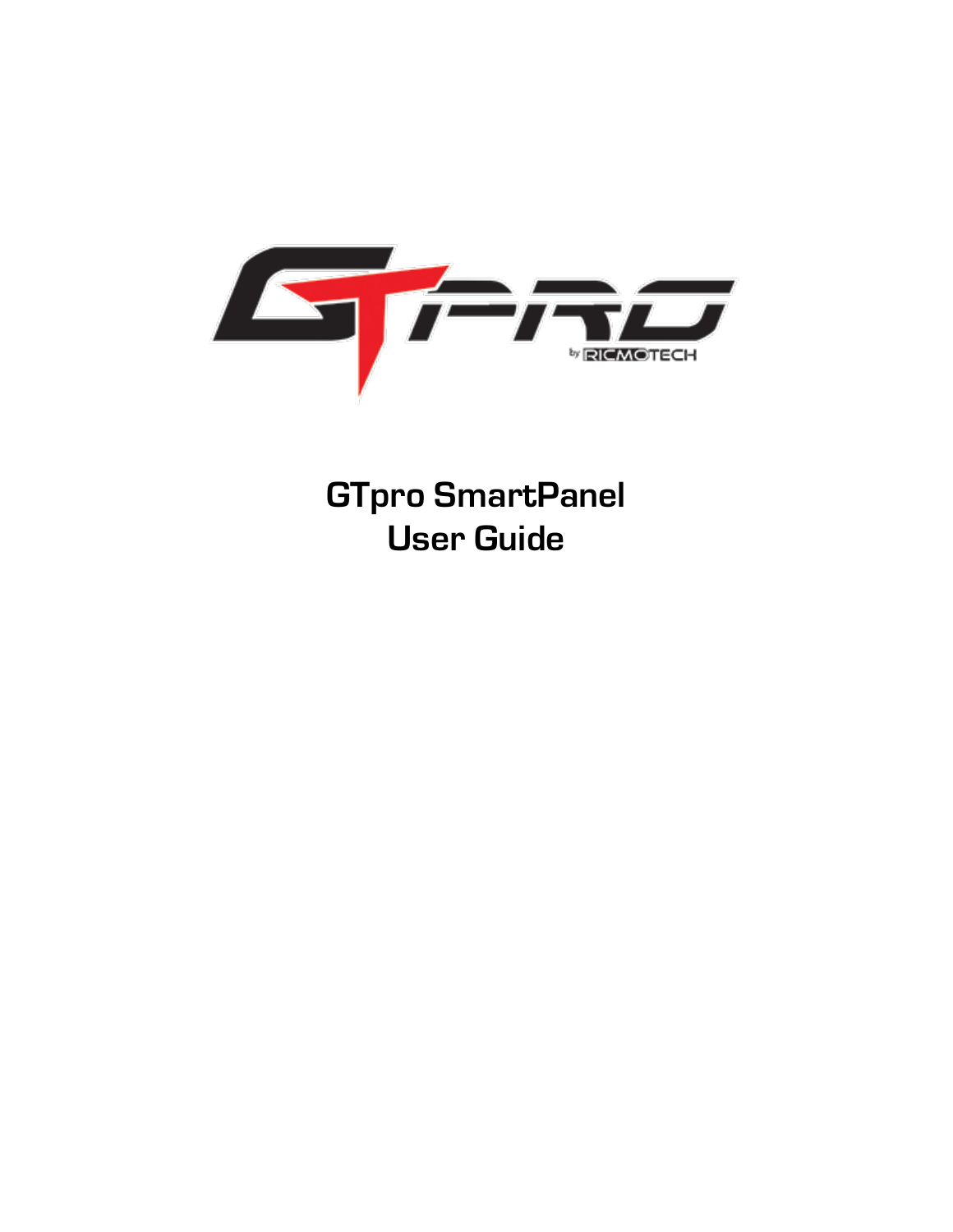

| Input Ports    | Input Ports can be assigned to different pedals and handbrake. There is a spare<br>port that is present for warranty and testing purposes. Rather than having to send<br>in the PCU for repair if an input becomes non-functional, the replacement port is<br>already there and simply gets activated in software.<br>Default Assignments:<br>$A$ – Throttle<br>$B - Brake$<br>$C - Clutch$<br>$D -$ Hand Brake |
|----------------|-----------------------------------------------------------------------------------------------------------------------------------------------------------------------------------------------------------------------------------------------------------------------------------------------------------------------------------------------------------------------------------------------------------------|
| <b>USB</b>     | Connection for Micro USB to the PC. For best performance this should be<br>connected directly to the PC and not to a USB hub or extension cable.                                                                                                                                                                                                                                                                |
| Tactile Out    | This is for connection of the optional tactile vibration module for the brake pedal.                                                                                                                                                                                                                                                                                                                            |
| Sounder        | Emits confirmation and alert sounds                                                                                                                                                                                                                                                                                                                                                                             |
| Launch Button  | Arms Launch Sequence when enabled in software                                                                                                                                                                                                                                                                                                                                                                   |
| Service Button | Restarts the PCU. Also used during firmware update procedure.                                                                                                                                                                                                                                                                                                                                                   |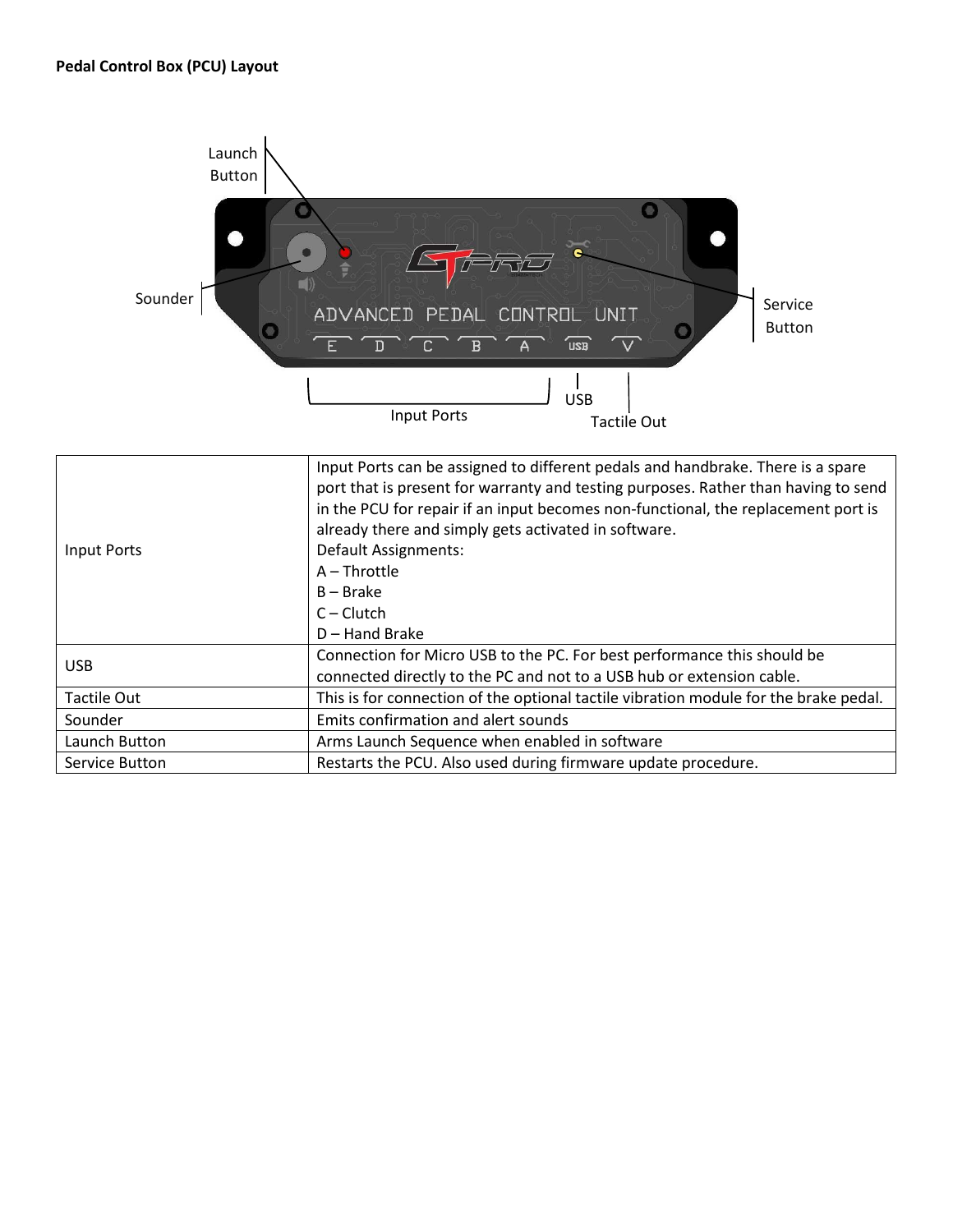## **Installation**

- 1. Open a web browser and visit https://www.ricmotech.com/gtpro.
- 2. Click the "Download GTpro SmartPanel" button.
- 3. Open the ZIP file.
- 4. Extract the "GTpro SmartPanel.exe" file to your desktop or other desired location.

# **Opening the SmartPanel**

- 1. Be sure the pedal PCU is plugged in to your PC.
- 2. Double-Click the GTpro SmartPanel icon.
- 3. You may receive a warning about an unrecognized app
	- a. Click "More info"
	- b. Click "Run anyway"
- 4. The SmartPanel should open and connect with the PCU.

If the SmartPanel only shows the splash screen and the lower left corner has a fixed status message then go to the troubleshooting section at the end.

# **Adding Hand Brake (optional)**

Select the Handbrake Type from the dropdown list under the "Hardware" section on the right side of the application. (Fig. 1)

# **Calibrating the Pedals/Handbrake**

Calibration sets the Absolute Min and Absolute Max values. These values represent the physical limits of the pedals/handbrake. The Absolute Min should be set to the lowest number that results in the Final value remaining at 0 despite sensor fluctuations. Conversely, the Absolute Max should be set to the highest number that results in the Final value remaining at 1023 despite sensor fluctuations. If a deadzone or a reduced maximum force is desired it should be set with the dedicated Deadzone and Force Reduction sliders.

This step was performed during testing of your pedals prior to shipping but shifting of the mechanical stops and atmospheric pressure changes could require that it be performed again.

- 1. While the pedals are at rest click the "Auto Min" button for each axis.
- 2. One at a time, press each pedal to its maximum, hold for three seconds, then click the corresponding "Auto Max" button for the axis.
- 3. For the hand brake, pull the handbrake to the maximum, hold for three seconds, then click the corresponding "Auto Max" button for the handbrake.
- 4. The Absolute Min and Absolute Max settings are calculated by the software but can be adjusted manually if desired.

| Raw: 2247 Final: 0<br><b>Throttle</b>                       |                                                                     |
|-------------------------------------------------------------|---------------------------------------------------------------------|
|                                                             |                                                                     |
| Absolute Min: 2281<br>Auto Min<br>Lower<br>Deadzone<br>1.0% | Absolute Max: 57969<br>Auto Max<br><b>Upper</b><br>Deadzone<br>1.0% |

## **Setting Deadzone and Max Force Reduction for Each Axis**

Deadzone for each axis should be set with the dedicated sliders. Do not incorporate deadzone into the Absolute Min and Max settings.

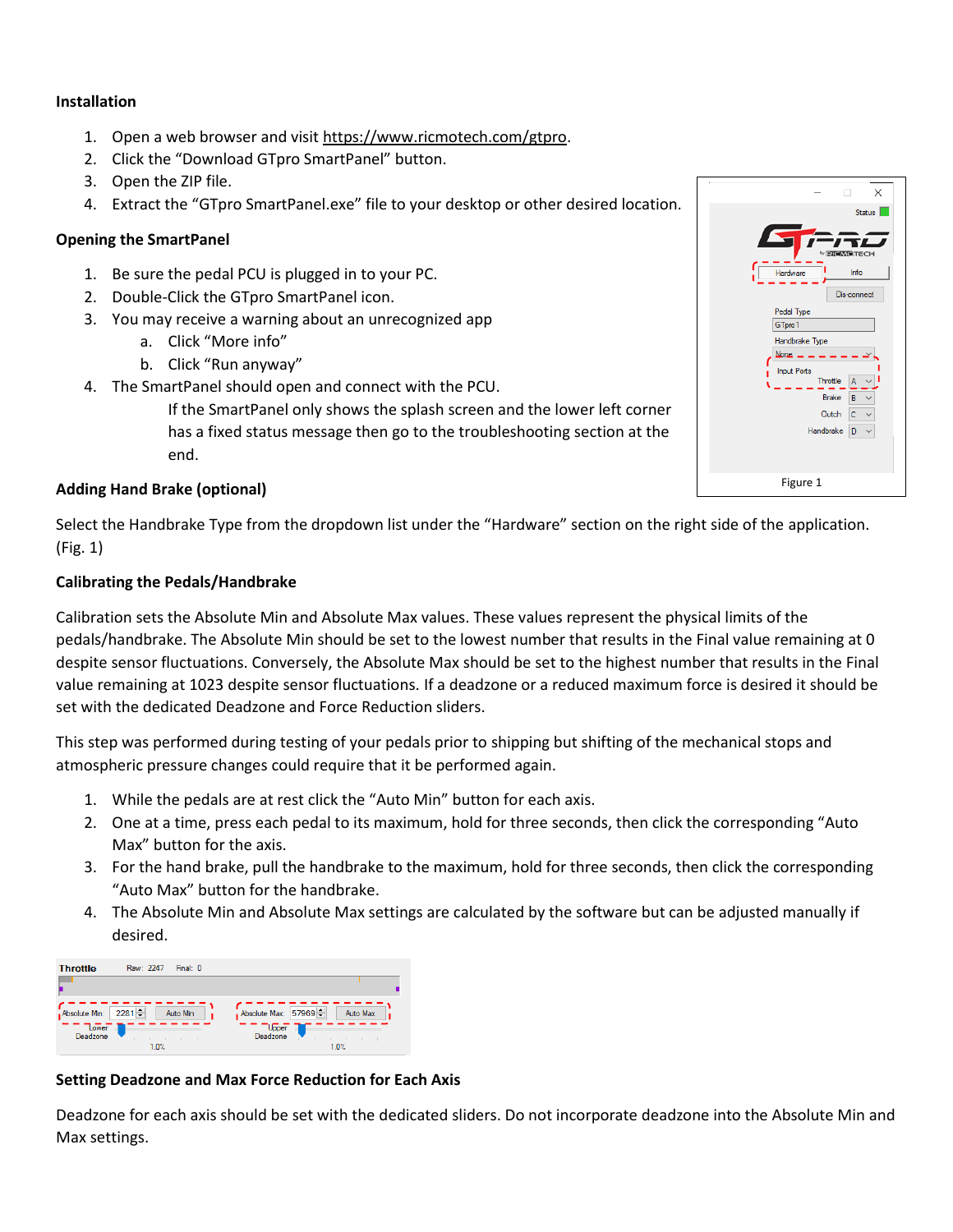| <b>Throttle</b><br>Raw: 30607 Final: 513                                                                                                                                                                 | Lower Deadzone is useful for ensuring the axis is at 0% even if the<br>pedal/handbrake is not at the full at-rest position.                                  |
|----------------------------------------------------------------------------------------------------------------------------------------------------------------------------------------------------------|--------------------------------------------------------------------------------------------------------------------------------------------------------------|
| Absolute Max: 57969<br>$2281 -$<br>Auto Min<br>Absolute Min:<br>Upper<br>Lower<br>Deadzone<br>Deadzone<br>2.5%<br>1.0%                                                                                   | Auto Max<br>Upper Deadzone is useful for ensuring the axis is at 100% even if the pedal is<br>not at the full at-rest position.                              |
| Raw: 1770<br>Final: 0<br>$0$ PSI<br><b>Brake</b><br><b>Fluid Pressure:</b><br>1882 -<br>Absolute Max: 62000<br>Auto Min<br>Absolute Min:<br>Max Force<br>Lower<br>Deadzone<br>Reduction<br>1.0%<br>80.0% | $0.0$ BAR<br>Max Force Reduction easily reduces the force required to achieve 100%<br>Auto Max<br>braking/handbrake without the need to recalibrate in-game. |

# **Reading the Signal Meter**

| <b>Throttle</b> | Raw: 30607 <sub>1</sub> Final: 513                                               | This is the Raw sensor value before any processing is performed.<br>This is a value between 0 and 65535.                                                                                              |
|-----------------|----------------------------------------------------------------------------------|-------------------------------------------------------------------------------------------------------------------------------------------------------------------------------------------------------|
| <b>Throttle</b> | Raw: 30607 <sub>1</sub> Final: 513                                               | This is the Final value output to the game after all the processing is<br>performed. This is a value between 0 and 1023. The axis should be<br>mapped in-game to respond to the full 0 to 1023 range. |
| <b>Throttle</b> | Raw: 30607 Final: 513                                                            | The Grey bar is a visual representation of the raw value.                                                                                                                                             |
| <b>Throttle</b> | Raw: 30607 Final: 513<br>τĽ                                                      | The orange markers indicate the positions of the Absolute Min and<br>Absolute Max.                                                                                                                    |
| <b>Brake</b>    | Raw: 1824 Final: 0<br><b>Fluid Pressure:</b><br>$ \sqrt{}$ PSI<br>$0.0$ BAR<br>ਯ | The magenta marker indicates the Max Force Reduction point for<br>the Brake and Handbrake axis.                                                                                                       |
| <b>Brake</b>    | Fluid Pressure: _ _ _ O_PSI _ _ _ 0.0_BAR_<br>Raw: 1824<br>Final: 0              | Pressure readings will display on fluid-based Brake and Handbrake<br>devices.                                                                                                                         |
| <b>Throttle</b> | Raw: 30607 Final: 513                                                            | The colored bar indicates the position of the pedal or handbrake<br>within its range prior to any deadzone being applied.                                                                             |
| <b>Throttle</b> | Raw: 30607 Final: 513<br>ΩG                                                      | Deadzone is indicated graphically by the violet bar at the far left<br>and right of the signal meter.                                                                                                 |

## **Saving Baseline Settings**

The baseline settings are saved to the PCU internal memory. These settings are the default settings on power up. Behavior of the pedals change in real time when changes are made to the controls in the software. However, these changes are only temporary. If the changes were made in error and you wish to return to the baseline then click the "Revert to Baseline" button. If you would like to make the changes permanent, then click the "Save as Baseline" button. A copy of the baseline settings written to a file and saved in Documents/Ricmotech GTpto/Config/Backups folder. A warning will pop up if you attempt to close the software without saving changes.

Save As Baseline Revert to Baseline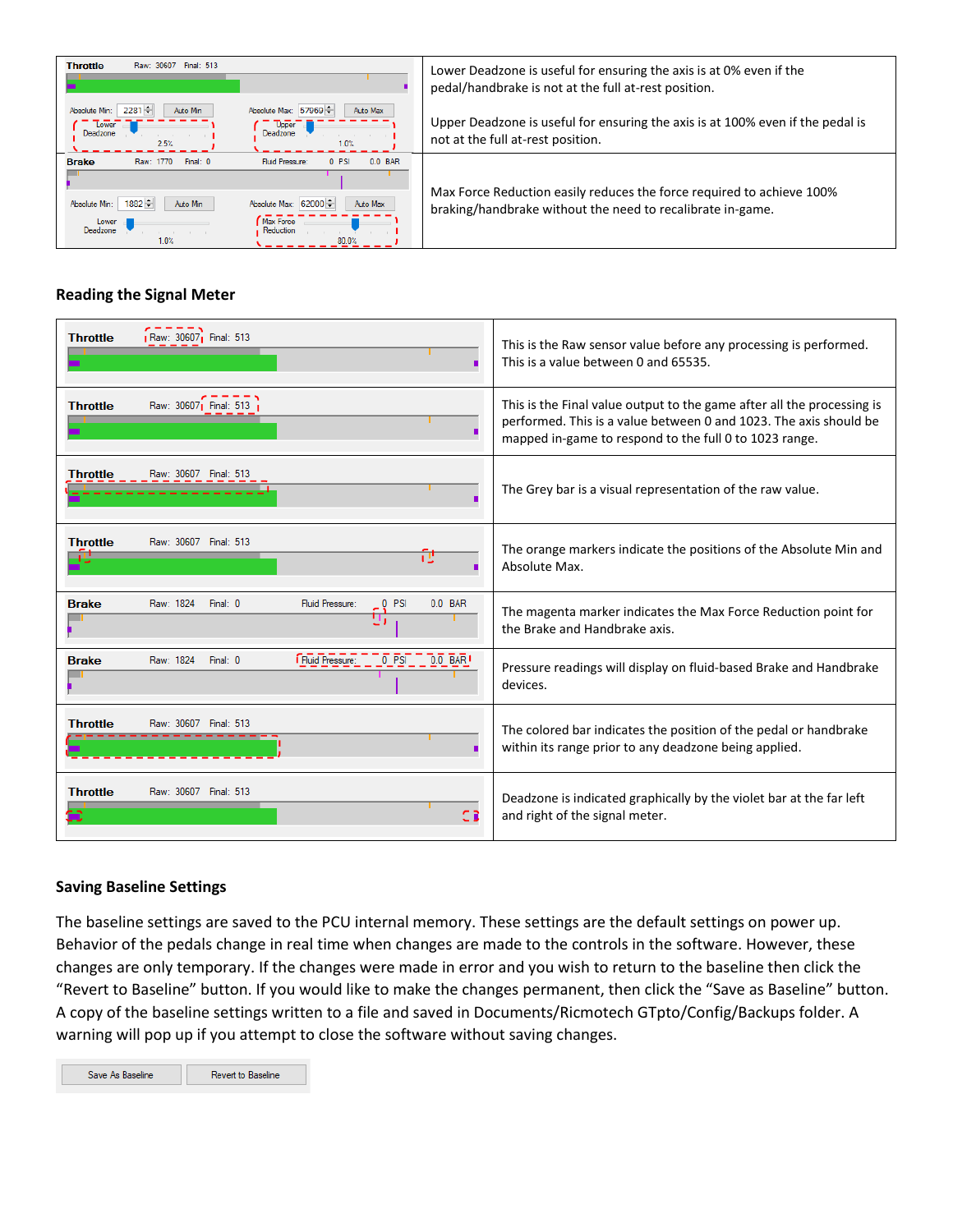## **Special Functions Section**

The special functions section to the far right of the window will only show the Hardware and Info options in Basic Mode. To enable the additional options the software must be placed in advanced mode. The additional options are discussed later in this manual.

#### **Hardware Options**

Pedal Type: Pre-configured to display the pedal type it shipped with Handbrake Type: User-selectable for optional hand brake

### **Input Ports**

The ports on the controller can be re-assigned here. There is also a spare port on the PCU (E) which is for the purposes of warranty. If a port has failed due to static shock or a connector failure, then a tech may instruct you to utilize Port E and set the value accordingly.

#### **Info Options**

The Info Options brings up hardware and software version as well as a code set during manufacture of the PCU. There is also an activity log at the bottom corner displaying internal activity for troubleshooting purposes. Right-clicking this box will provide options for clearing and writing the log to a file.

#### **Frequency Test**

The Frequency Test can be performed to troubleshoot USB bandwidth issues. The PCU can send 1000 data updates per second to the PC. This is the maximum the Windows OS will accept. Clicking the Test button will start a 3 second test that measures the number of packets sent to the PC and then calculates the frequency. This should be above 990Hz.



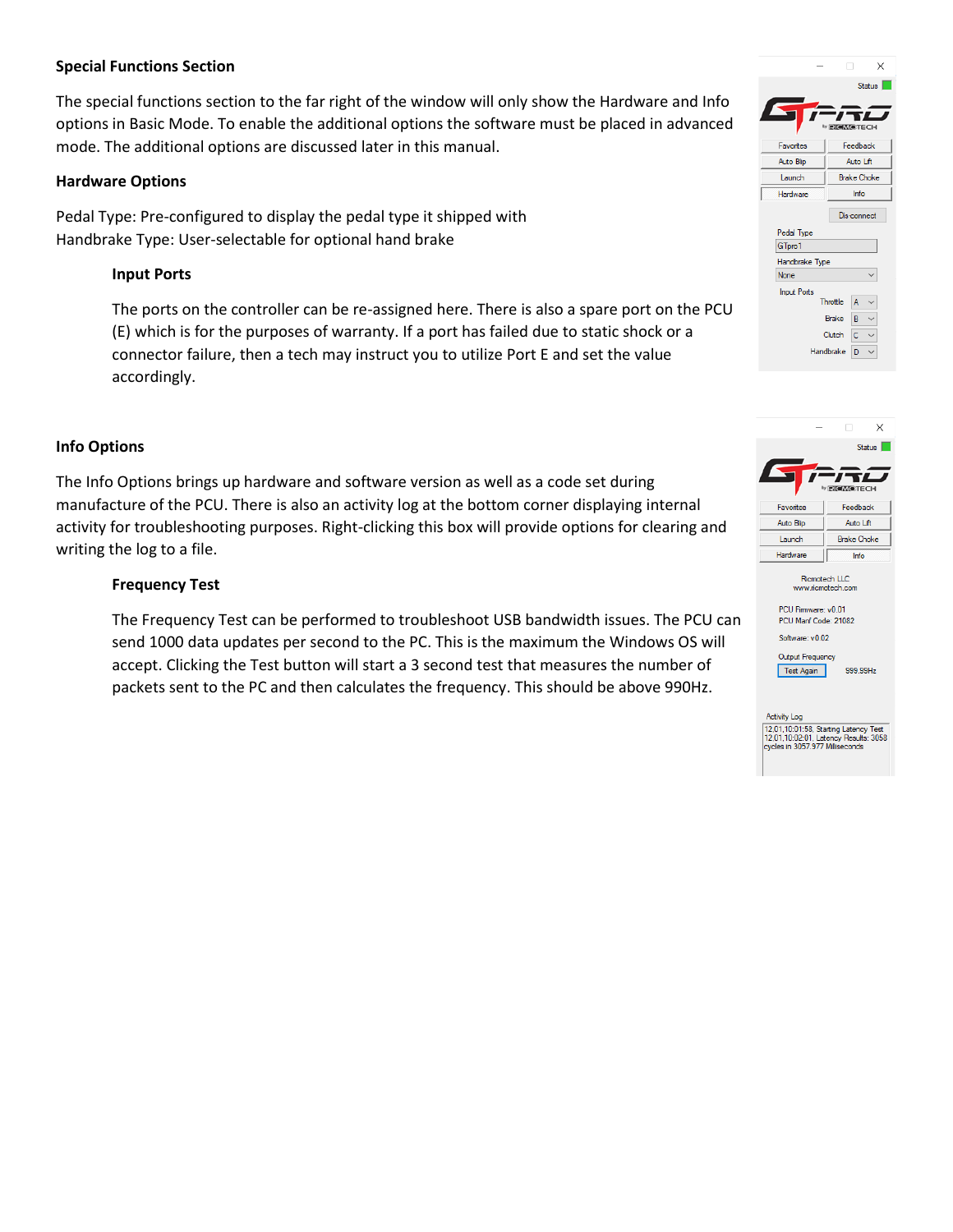## **Changing to Advanced Mode**

Up to this point, all the settings discussed are available in Basic Mode. Basic Mode allows the pedals to operate like all other sim pedals on the market and for many users this mode provides all the functionality needed. Advanced Mode is for users that are comfortable altering the performance of the pedals further. To place the software in Advanced Mode click on Settings in the top menu bar and select Advanced Mode. The software can always be reverted to Basic Mode and any advanced settings will be removed.

# **The following settings are only available in Advanced Mode**

## **Axis Shape and Dampening**



## **Saving Settings for Future Use**

Settings can be saved to files to be shared with other users or to be reloaded quickly. This lets the user tailor the performance of the pedals for certain cars and certain tracks. The pedals will work using the baseline setting as the default for typical use and then temporarily alter the settings when the file is opened.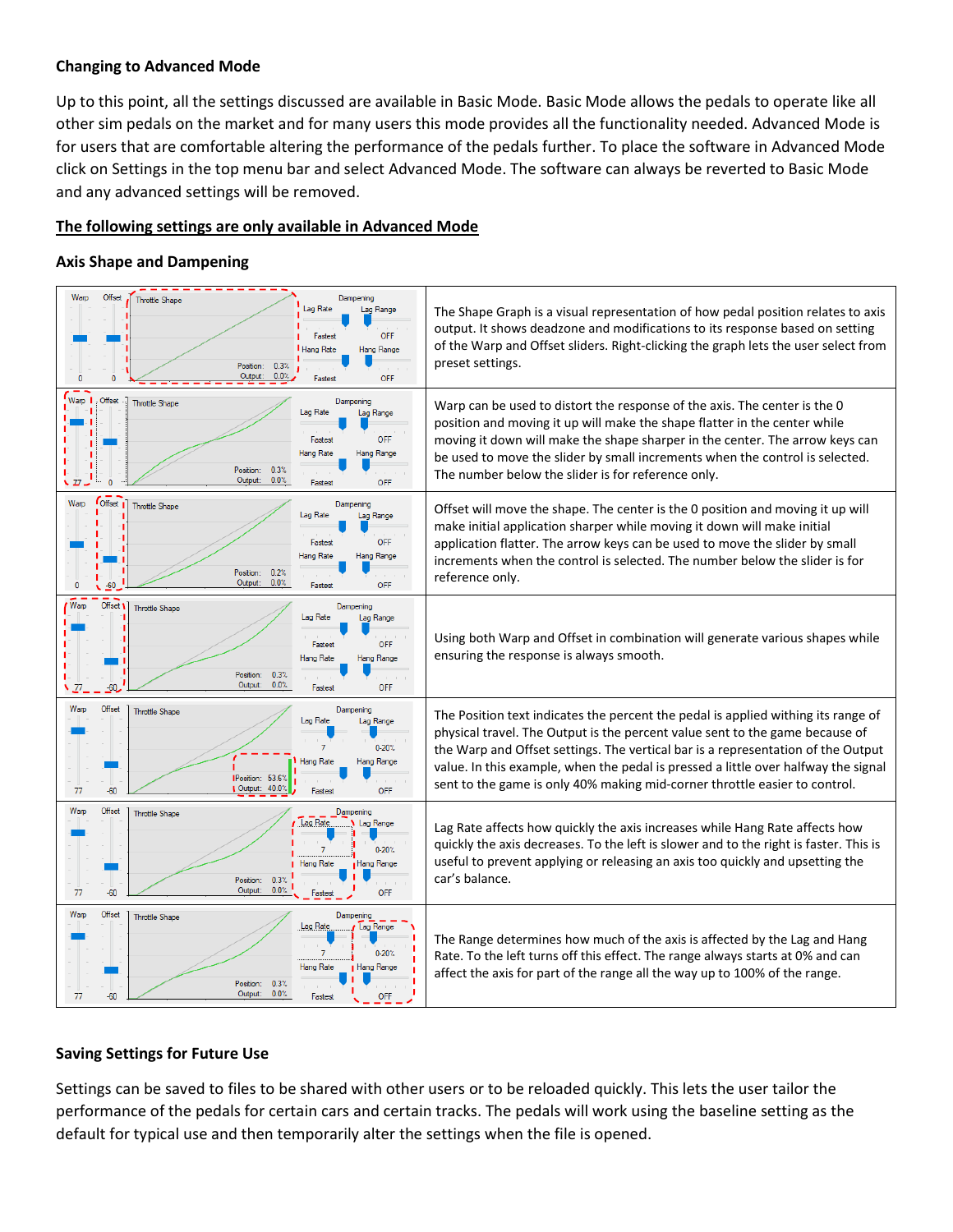It is important to note that the SmartPanel must remain open in the background for the altered settings to remain active since closing the SmartPanel will revert the PCU to the baseline settings. However, if the SmartPanel closes unexpectedly, the PCU will continue to run the modified settings.

To save the settings to a file:

- 1. Make the desired changes on the SmartPanel
- 2. From the menu bar select File > Save to File As
- 3. Name the file and save to the default folder for maximum compatibility
- 4. The name of the current file will display at the bottom of the window.
- 5. Further changes can be saved the same file by selecting File > Save to File

To open and use settings from a file:

- 1. Save any existing settings if desired.
- 2. From the menu bar select File > Open File
- 3. Wait for about 5 seconds for all the settings to be updated to the PCU

## **Assigning a file to a Favorites Button**

Favorites Buttons can be accessed from the Advanced Options section at the right side of the window. This lets the user assign each button to a settings file from the PC and then quickly change all the settings similar to preset radio station buttons in their car.

Click the Favorites button to display all the selector buttons. Each button can be renamed and a file from the PC can be assigned to each button. Right-clicking each button allows the user to customize the buttons.

- Rename Button Lets the user set a personalized name for the button
- Save and Set Current Saves the current settings to a new file and assign it to the button
- Select File Assigns an existing file from the PC to the button

After a file has been assigned to the button the user only has to click the button to change all the settings in the SmartPanel. The process only takes a few seconds.

## **Feedback Options**

The PCU has an onboard sounder that can give audible feedback under certain conditions. There is also a tactile feedback device that can be optionally added to some brake pedals. The tactile feedback can be configured independently from the audible feedback. Both feedback devices are strictly driven from brake pedal force and not from any in-game telemetry.

The Brake Alert can be used as a training tool to perfect braking technique at difficult corners. Setting the Trigger and End Points can help a driver apply the proper amount of braking into a corner and achieve proper muscle memory training.

| Audible Brake Alert<br><b>OFF</b><br><b>Trigger Point</b>        | The Trigger Point slider sets the brake percentage that makes the feedback start.                                                                                                                     |
|------------------------------------------------------------------|-------------------------------------------------------------------------------------------------------------------------------------------------------------------------------------------------------|
| Max<br><b>End Point</b>                                          | The End Point slider sets the brake percentage the makes the feedback stop.                                                                                                                           |
| <b>Tactile Brake Alert</b><br><b>OFF</b><br><b>Trigger Point</b> | If the End Point is set higher than the Trigger Point then the sounder will stop when the brake percentage<br>exceeds the that setting.                                                               |
| and the control of<br><b>End Point</b><br>Max                    | If the End Point is set lower than the Trigger Point then the sounder will start to sound when brake level<br>exceeds the Trigger Point and continue until the brake level drops below the End Point. |
| Intensity                                                        | Intensity controls the vibration frequency of the tactile feedback device.                                                                                                                            |

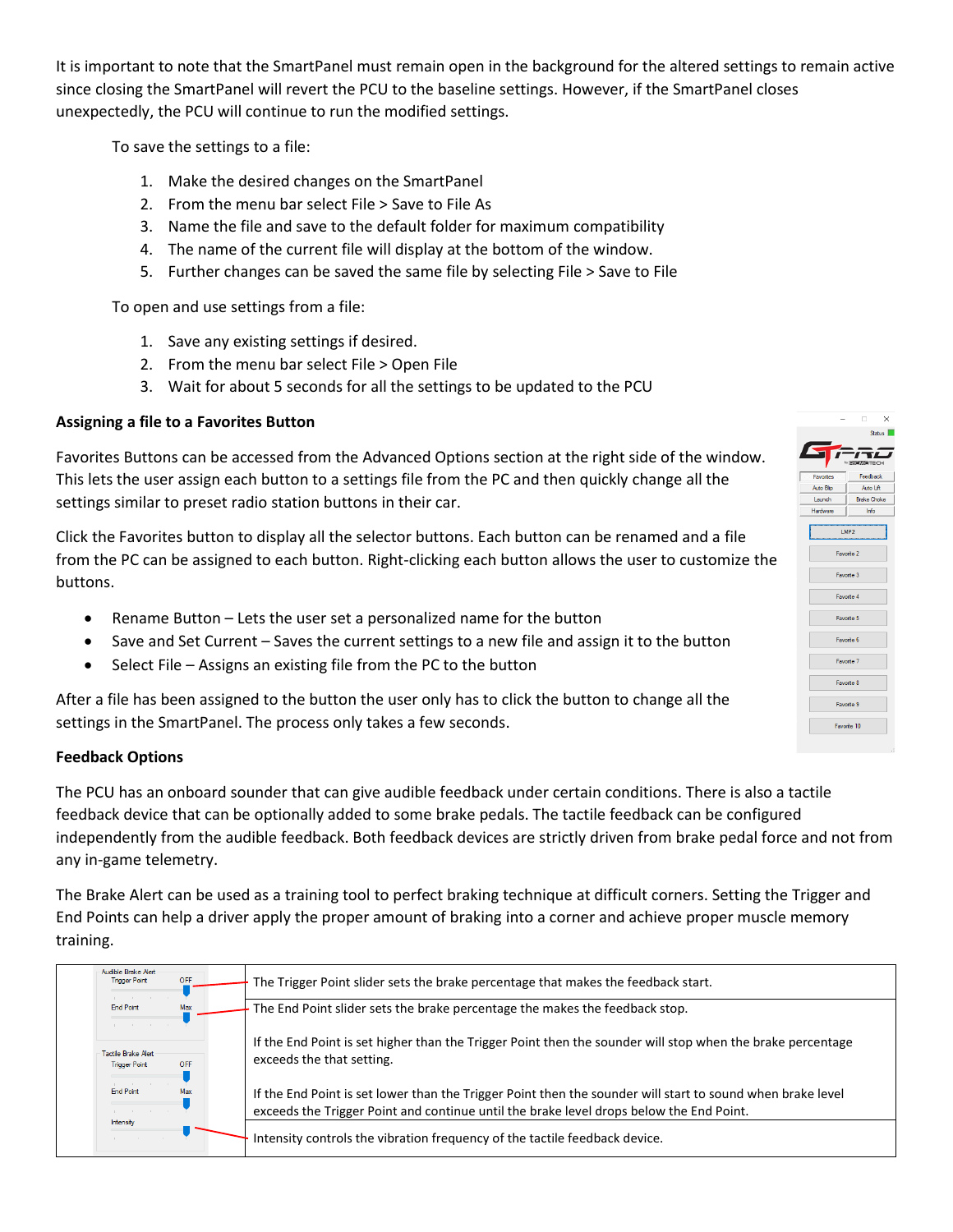

The Drag Alert is used to provide an audible warning that the brake or clutch pedal is being applied while the throttle pedal is depressed. The Threshold sets the upper limit of what should be considered drag. The time delay determines how much time needs to pass with the pedal pressed to be considered drag and initiate the warning.

# **Auto Blip Option**

Auto Blip will bump the throttle output when the clutch pedal is engaged, so it is most beneficial on cars that require the use of the clutch pedal for shifting. This functionality does not use data from the game to blip the throttle as it only activates when the clutch pedal is used. When activated, the throttle output will blip when the brake pedal is applied more than 10% and the clutch is then applied to more than 90%. The characteristics of the blip can be adjusted with the dropdowns and sliders.

# **Trigger Mode** sets when the throttle will blip

| Disabled             | Throttle output will not blip                              |
|----------------------|------------------------------------------------------------|
| On Clutch In Only    | Throttle output blips when the clutch is pressed in        |
|                      | Throttle output blips when the clutch is pressed in and if |
| On Clutch In and Out | the clutch remains in when the blip has ended it is        |
|                      | blipped again when the clutch is released                  |
| On Clutch Out Only   | Throttle output blips when the clutch is released          |

**Brake Compensation** reduces the amount of throttle blip based on brake intensity since slowing the car down faster requires less blip to match the revs.

**Max Throttle** is the highest level the throttle output will be blipped. Adding Brake Compensation will reduce throttle output of the blip.

**Blip Duration** is the amount of time the throttle output will be held at the maximum before being allowed to be released.

**Rise Time** is the amount of time taken to get to Max Throttle.

**Hang Time** is the amount of time the throttle output takes to get back to 0%

## **Auto Lift Option**

Auto Lift is often referred to as "Flat Foot Shifting". This function will lower the throttle pedal output when the clutch pedal is engaged, so it is most beneficial on cars that require the use of the clutch pedal for shifting. This functionality

does not use data from the game to lower the throttle output as it only activates when the clutch pedal is used. To use this, the driver must leave the throttle pedal fully pressed when pressing in the clutch pedal. When the clutch pedal is fully pressed the throttle output will drop to the designated percent. Then the clutch pedal is released, the throttle output will rise to 100% at the designated rate.

**Throttle Minimum** is the lowest level the throttle output will reach. Sliding this control to the right will prevent it from functioning.

**Lift Rate** is the speed at which the throttle output will drop.

**Application Rate** is the speed at which the throttle output rises.



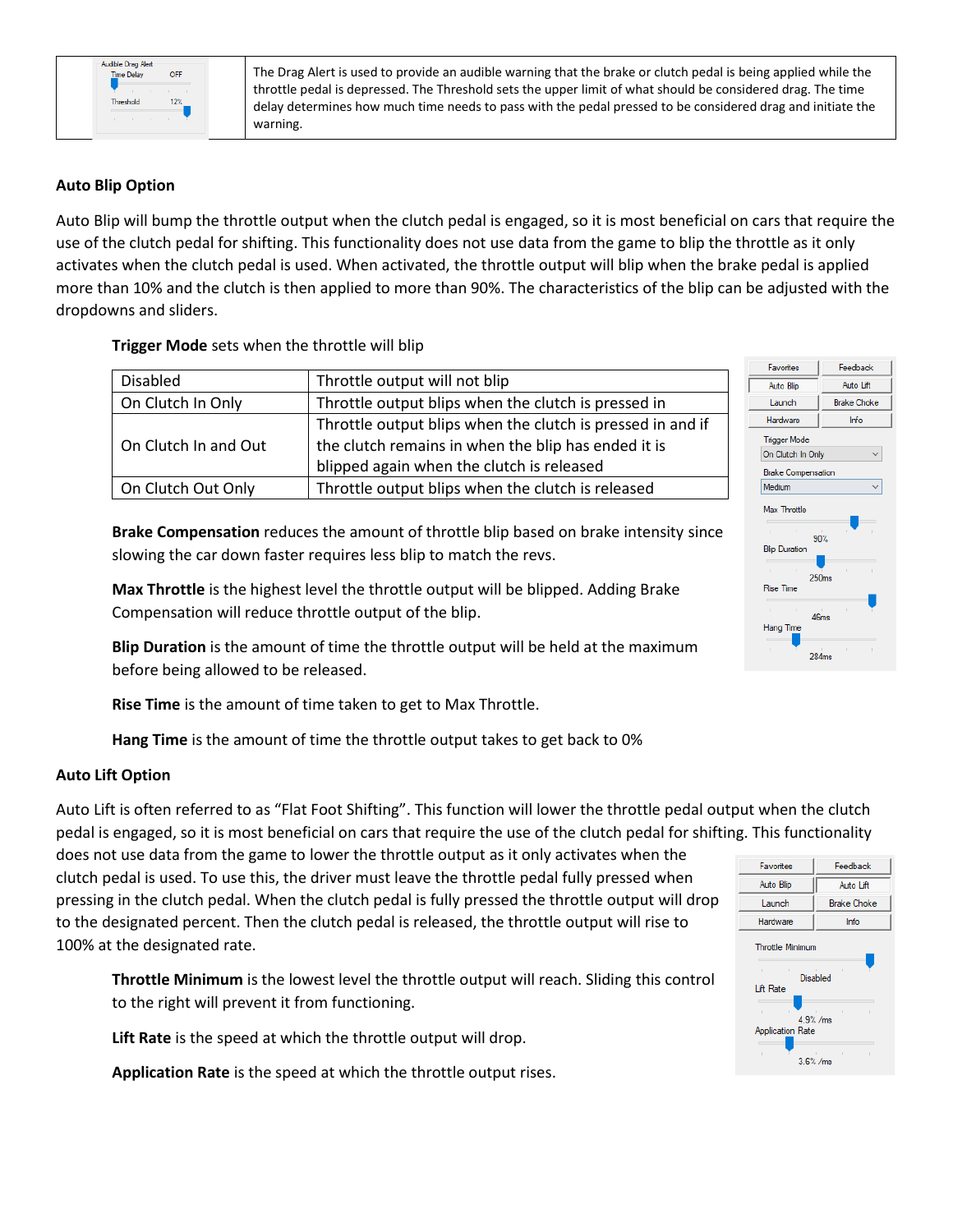# **Launch Sequence**

The launch section lets the user set parameters to launch the car smoothly from a standing start. The sequence will execute as set by the controls in this section and is not intended to be an automatic launch control. Instead, the driver "Arms" the launch sequence and holds the clutch and throttle pedal all the way down. When the race goes green, the driver fully releases the clutch and the sequence then takes over to smoothly release the clutch and apply the throttle outputs as set in this section.

The perfect launch will not let the engine bog down yet induce a small amount of wheel spin to put a little heat into them without getting squirrely.

The sequence to arm and execute the launch are as follows.

- 1. Arming the Launch Sequence
	- a. Push the clutch pedal all the way down.
	- b. Execute the launch trigger
		- i. Button: Push the Launch button on the PCU
		- ii. Pedal: Press and release the brake pedal to 50% 3 times
	- c. The PCU will sound a confirmation if set to do so.
	- d. Do not release the clutch pedal until the race goes green. Releasing the clutch will cancel the Launch Sequence.
- 2. Executing the Launch
	- a. When the race is about to go green, press the throttle all the way down. The PCU will only output about 15% throttle to not over-rev the engine.
	- b. When the race goes green, dump out the clutch
	- c. The PCU will control the output of the clutch and throttle to apply throttle and release clutch as set in the settings in this section.

The Launch sequence will cancel if the clutch is released prior to executing the launch. Once the

sequence is executing, the sequence will abort if the throttle is released or the brake is applied. This lets the driver easily abort the launch if the cars ahead stall for any reason.

The Launch section has the following settings.

|                       | This sets how the Launch sequence is armed.                                                 |
|-----------------------|---------------------------------------------------------------------------------------------|
|                       | Off will prevent it from working.                                                           |
| <b>Arming Trigger</b> | Button will require the use of the Launch button on the PCU while holding the clutch        |
|                       | down. Use this if the PCU is within reach of the driver's seat.                             |
|                       | Pedal will require pulsing the brake pedal 3 times while holding the clutch down.           |
| Confirmation          | Sets the audible tone that confirms the launch sequence was armed.                          |
| <b>Start Point</b>    | Sets the start point of each pedal output when the sequence begins. When the sequence is    |
|                       | started each pedal output will immediately go to this level without delay.                  |
|                       | Sets the end point of each pedal output. The pedal output will increase or decrease at the  |
| <b>End Point</b>      | rate specified by the rate control. When each pedal output reaches its respective end point |
|                       | it will jump to 0% or 100% appropriately.                                                   |
| Application/Release   | This determines the rate at which each pedal output will advance. It is expressed in        |
| Rate                  | percent per second.                                                                         |
| Time to Full          | This indicates the amount of time each pedal output will require to complete the            |
|                       | sequence.                                                                                   |